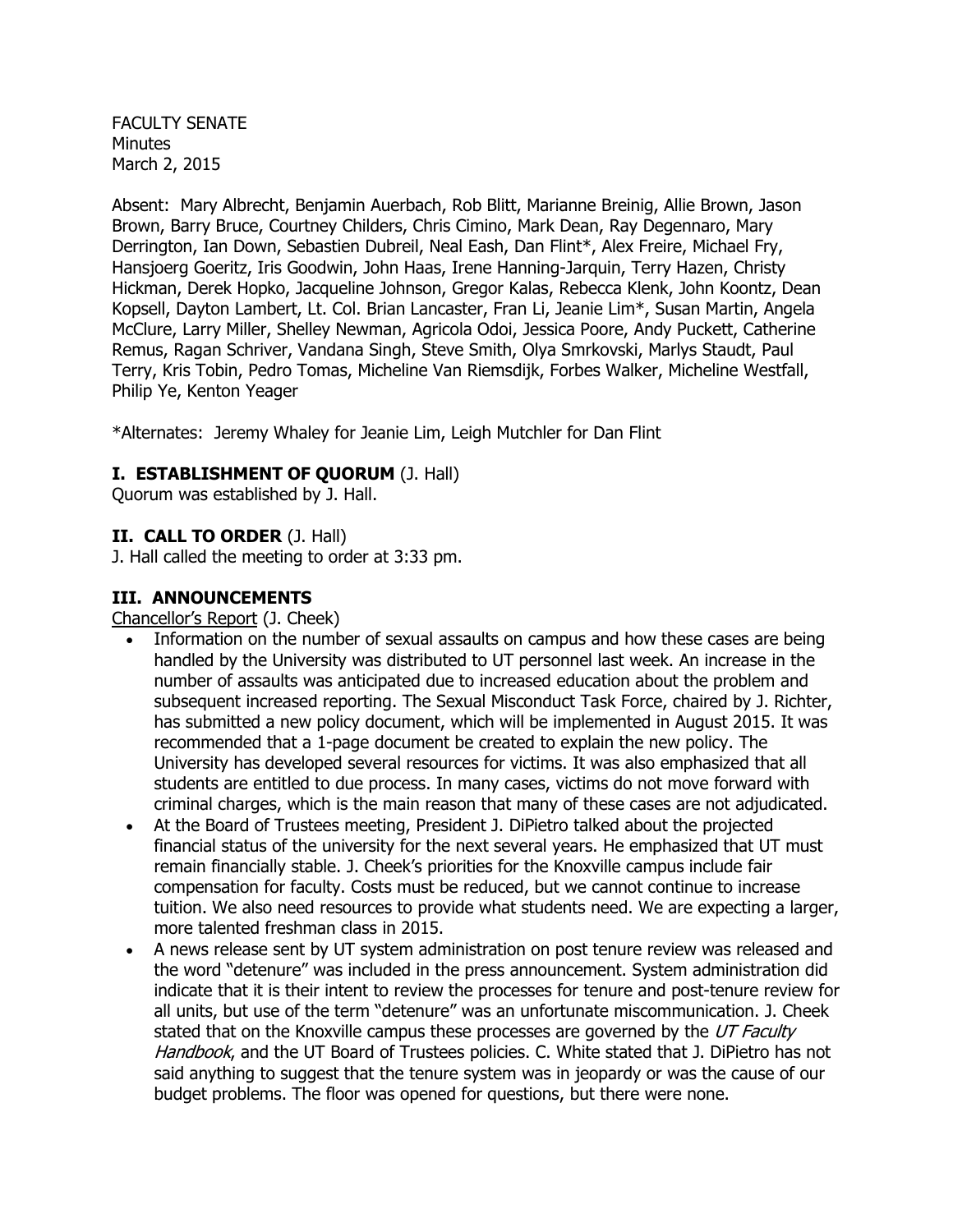J. Cheek recognized Nick Place (Dean and Director for Extension at the University of Florida), who is visiting UT and participating in a leadership program.

President's Report (J. Hall)

- Faculty reported that it was dangerous to have the University open when ice was not cleared from sidewalks and stairs.
- C. Gilroy attended the Executive Council meeting to discuss issues with IRB applications. She indicated that more personnel have been added to address the backlog of applications. She reported that R. Nobles had indicated that another person would likely be added to assist with review of IRB applications.
- J. Hall stated that she applauded the University's efforts to inform everyone about sexual assault reports.
- J. Hall invited faculty to voice their concerns about changes being discussed due to impending budget issues at the University.

# **IV. MINUTES OF THE FACULTY SENATE AND EXECUTIVE COUNCIL**

Consent Agenda (for approval) (J. Hall)

- Graduate Council Minutes (September 11, 2014 [http://gradschool.utk.edu/GraduateCouncil/Minutes/Graduate%20Council%20Minutes\\_%2](http://gradschool.utk.edu/GraduateCouncil/Minutes/Graduate%20Council%20Minutes_%209-11-14.pdf) [09-11-14.pdf;](http://gradschool.utk.edu/GraduateCouncil/Minutes/Graduate%20Council%20Minutes_%209-11-14.pdf) November 20, 2014 [http://gradschool.utk.edu/GraduateCouncil/Minutes/graduate\\_council\\_minutes\\_11-20-](http://gradschool.utk.edu/GraduateCouncil/Minutes/graduate_council_minutes_11-20-14.pdf) [14.pdf;](http://gradschool.utk.edu/GraduateCouncil/Minutes/graduate_council_minutes_11-20-14.pdf) January 29, 2015 [http://gradschool.utk.edu/GraduateCouncil/Minutes/graduate\\_council\\_minutes\\_01-29-](http://gradschool.utk.edu/GraduateCouncil/Minutes/graduate_council_minutes_01-29-15.pdf) [15.pdf\)](http://gradschool.utk.edu/GraduateCouncil/Minutes/graduate_council_minutes_01-29-15.pdf)
- Undergraduate Council Minutes (October 21, 2014 [http://web.utk.edu/~ugcouncl/public\\_html/docs/minutes/Minutes.10.21.2014.pdf;](http://web.utk.edu/~ugcouncl/public_html/docs/minutes/Minutes.10.21.2014.pdf) January 27, 2015 [http://web.utk.edu/~ugcouncl/public\\_html/docs/minutes/Minutes.1.27.2015\\_UGC.pdf\)](http://web.utk.edu/~ugcouncl/public_html/docs/minutes/Minutes.1.27.2015_UGC.pdf)
- Faculty Senate Meeting Minutes (October 20, 2014 [http://cdn](http://cdn-senate.utk.edu/files/2014/08/October-2014.min_.pdf)[senate.utk.edu/files/2014/08/October-2014.min\\_.pdf;](http://cdn-senate.utk.edu/files/2014/08/October-2014.min_.pdf) February 2, 2015 - [http://cdn](http://cdn-senate.utk.edu/files/2014/08/February-2015.min_1.pdf)[senate.utk.edu/files/2014/08/February-2015.min\\_1.pdf\)](http://cdn-senate.utk.edu/files/2014/08/February-2015.min_1.pdf)

A motion was made to approve the consent agenda. The motion was seconded and approved. The Faculty Senate Executive Council Meeting Minutes of February 23, 2015 have been posted for review [\(http://cdn-senate.utk.edu/files/2014/08/Exec.-Minutes-February-2015.pdf\)](http://cdn-senate.utk.edu/files/2014/08/Exec.-Minutes-February-2015.pdf).

# **V. UNFINISHED BUSINESS**

Faculty Handbook Changes Regarding Faculty Relationships with Students (J. Fowler) Proposed changes in the policy on faculty relationships with students were presented at the Faculty Senate meeting of February 2, 2015. A motion to approve the final version [\(http://cdn](http://cdn-senate.utk.edu/files/2014/08/Relationships-Between-Faculty-and-Students-4.pdf)[senate.utk.edu/files/2014/08/Relationships-Between-Faculty-and-Students-4.pdf\)](http://cdn-senate.utk.edu/files/2014/08/Relationships-Between-Faculty-and-Students-4.pdf) was brought forward from the Faculty Affairs Committee. The motion was seconded and passed, and the revised policy was approved.

Graduate Student Residency Resolution Update (J. Hall)

The resolution on Residency from the Graduate Student Senate [\(http://cdn](http://cdn-senate.utk.edu/files/2014/08/Residency-Bill_final_FacultySenate1.pdf)[senate.utk.edu/files/2014/08/Residency-Bill\\_final\\_FacultySenate1.pdf\)](http://cdn-senate.utk.edu/files/2014/08/Residency-Bill_final_FacultySenate1.pdf) was referred back to them for development of a more formal resolution. A question was raised about a possible conflict with efforts by system administration to increase revenue from out-of-state tuition. C.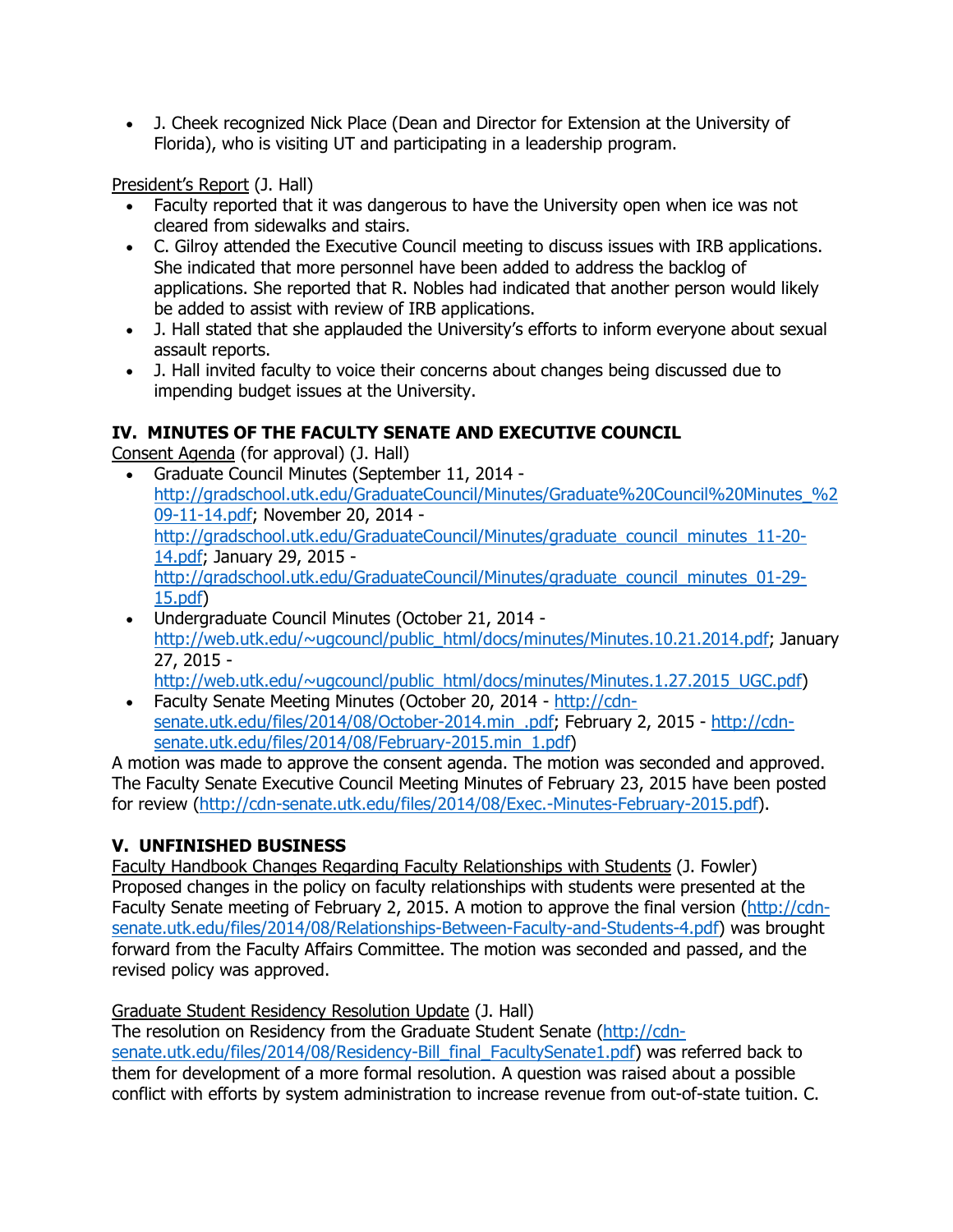White suggested that residency issues were a matter of state law and likely could not be changed by the Faculty Senate. T. Shepherdson responded that the graduate students proposing the resolution had indicated that it was a matter of the UT Board of Trustee policy. J. Hall indicated that the Executive Council would consider whether there was a Faculty Senate committee to which this matter could be referred for further consideration.

# Undergraduate Research Fee Update (D. Golden, T. Shepardson)

The Executive Council has received a resolution

[\(http://sga.utk.edu/transparency/legislation/senate-bill/?id=73\)](http://sga.utk.edu/transparency/legislation/senate-bill/?id=73) from the Student Senate, which recommends a new fee be imposed on undergraduate students entering UT in or after the fall of 2015 to support undergraduate research. They have suggested a \$5 fee per student, which will provide funding for summer research stipends and student travel to conferences (with no more than 25% of funds collected be designated for travel). It was recommended that they contact V. Carilli (Vice Chancellor for Student Life, and Dean of Students). The resolution will be considered by the Research Council and Executive Council. C. Cherry requested more information on the timeline of review and T. Shepardson responded that she did not have that information.

# Elections Process Update (B. MacLennan)

A sufficient number of candidates have been identified in most caucuses. B. MacLennan anticipates that we will hold some of the elections for Faculty Senate next week. He will be sending information to the caucus chairs on how to set up the election for online voting.

# **VI. REPORTS OF STANDING COMMITTEES**

Research Council (T. Shepardson)

- Council has submitted nominations for the Chancellor's Awards.
- Funds are available for summer graduate research assistantships. More information can be found at [\(http://research.utk.edu/funding/sarif/summer-gra-fund/\)](http://research.utk.edu/funding/sarif/summer-gra-fund/).
- A request has been made for a second internal review IRB compliance officer.

### Graduate Council (P. Freeland)

P. Freeland reported on activities of the Graduate Council Curriculum Committee. Curriculum changes from the meeting of October 23, 2015

[\(http://gradschool.utk.edu/GraduateCouncil/CurrComm/Curriculum%20Committee%20Report%](http://gradschool.utk.edu/GraduateCouncil/CurrComm/Curriculum%20Committee%20Report%20of%2010-23-14.pdf) [20of%2010-23-14.pdf\)](http://gradschool.utk.edu/GraduateCouncil/CurrComm/Curriculum%20Committee%20Report%20of%2010-23-14.pdf) are as follows:

- Law One course and a new degree program (MS in Business Law LL.M.) were added;
- Nursing Courses were added (2), dropped (9), and revised (2). Student learning outcomes were added for the MSN, DNP, and PhD degrees;
- Social Work Four courses and the Trauma Treatment Certificate were revised;
- Courses (64) not taught in four years or more  $-31$  courses were dropped and 33 were retained.

Curriculum changes from the meeting of January 22, 2015

[\(http://gradschool.utk.edu/GraduateCouncil/CurrComm/curriculum\\_comm\\_report\\_for\\_1-22-](http://gradschool.utk.edu/GraduateCouncil/CurrComm/curriculum_comm_report_for_1-22-15_meeting.pdf) 15 meeting.pdf) are as follows:

 Agricultural Sciences and Natural Resources – Courses were added (6), dropped (10), and revised (29). Program additions were a 5-year BS-MS in Animal Science; PhD in Entomology, Plant Pathology, and Nematology; Bioinformatics and Genomics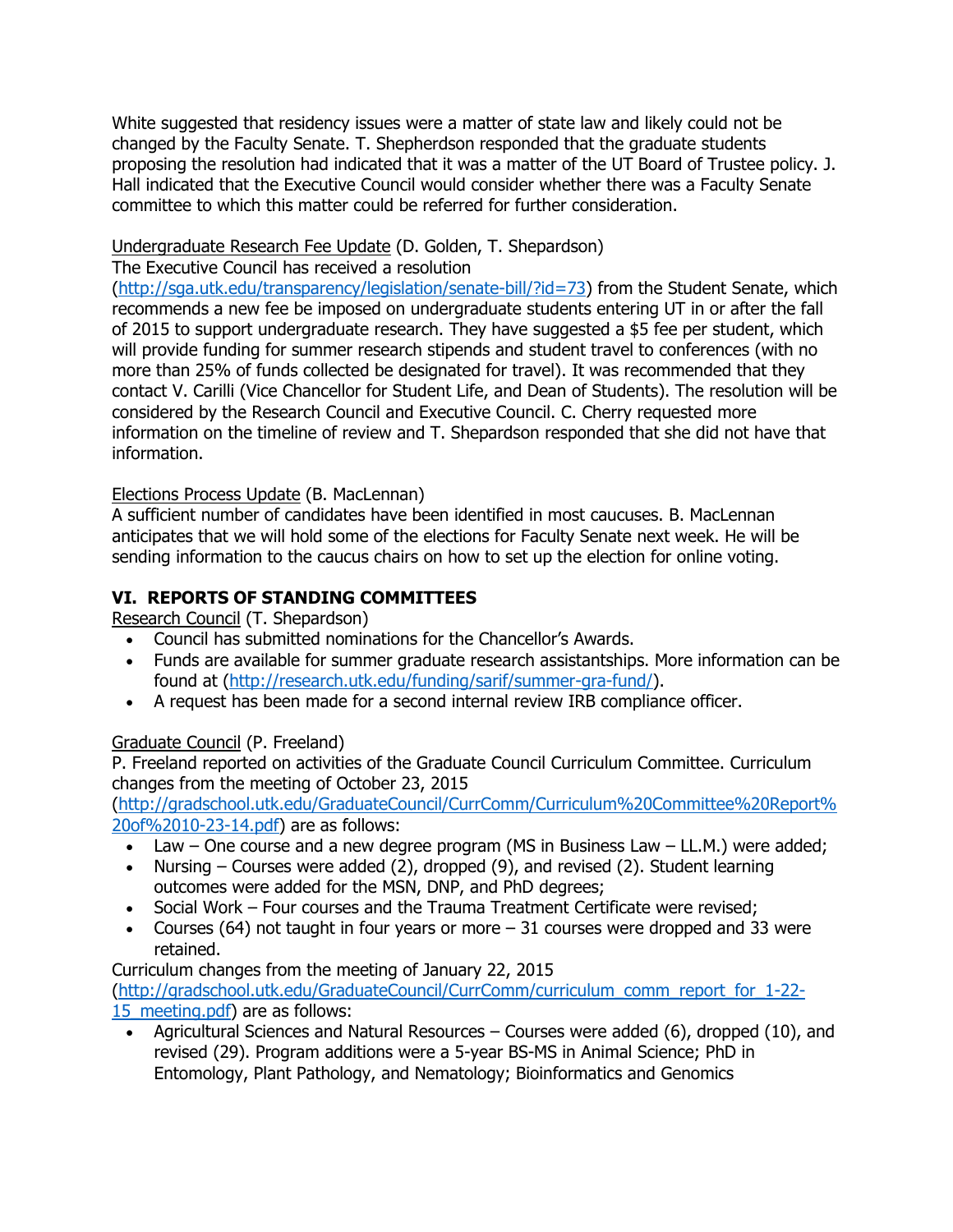concentration to the MS major in Entomology and Plant Pathology; and an accelerated 5 year BS-MS in Food Science.

- Architecture and Design Courses were added (12) and dropped (7). Revisions were made to the Landscape Architecture major, MALA, MLS, and MSLA.
- Arts and Sciences Courses were added  $(25)$ , dropped  $(5)$ , and revised  $(38)$ . Minor revisions to three programs and certificates were made.
- Communication and Information Courses were added  $(7)$  and dropped  $(1)$ .
- Education, Health, and Human Sciences Courses were added (17), dropped (9), and revised (15). A major, Public Health, and degree, Doctor of Public Health, were added. A major in Education and PhD in the concentration of Department of Public Health were dropped. Four concentrations were added to the Teacher Education major, and one concentration in the Teacher Education major and the certificate in Public Health Leadership were dropped.
- Engineering Courses were added (31), dropped (12), and revised (35). The certificate in Sustainability Science was dropped.
- Law Courses were added  $(1)$  and revised  $(1)$ .
- Nursing Courses were dropped (7) and revised (49). One concentration and two certificates were dropped, and one concentration (Nursing Administration to the Nursing major, DNP) was added.
- Social Work Courses were revised (10) and requirements for the Trauma Treatment Certificate were revised.
- Veterinary Medicine Courses were added (8) and revised (3). An accelerated dual DVM-PhD (Comparative and Experimental Medicine) was added.
- $\bullet$  Haslam College of Business Courses were added (33), dropped (2), and revised (12). Two concentrations were added; Information Management to the accounting major (MAcc), and Analytics to the Management Science major (PhD).
- Intercollegiate Comparative and Experimental Medicine Courses were added (5). A concentration in Forensic Odontology (MS), and an accelerated dual DVM-PhD were added in Comparative and Experimental Medicine.
- 145 courses were added, 53 were dropped, and 192 courses were revised.

# **VII. NEW BUSINESS**

University Faculty Council (UFC) Report (C. White)

- The budget gap will grow to \$377M over the next 10 years. The UFC is focusing on 1) program realignment and consolidation, and 2) tenure and post-tenure review processes. The latter will be done at the system level. It is thought that the post-tenure review process that we currently have is not very effective. J. DiPietro received full endorsement of the Board of Trustees to pursue these issues.
- The UFC will pursue a joint system resolution that concerns top down policies that are not in the Faculty Handbook. For example, on the Memphis campus there are sanctions for faculty, other than termination, that are outside their Faculty Handbook. The UFC wants to consolidate the policies.
- The UFC are discussing the dis-incentivizing of service. Administration will have the most ability to change this culture.
- Questions followed. Information was requested on the out-of-state tuition plan. C. White responded that the plan is to increase the proportion of students paying out-of-state tuition to 25%, and develop a hybrid tuition policy for some campuses. A question was raised about the make-up of the UFC. C. White responded that it is comprised of current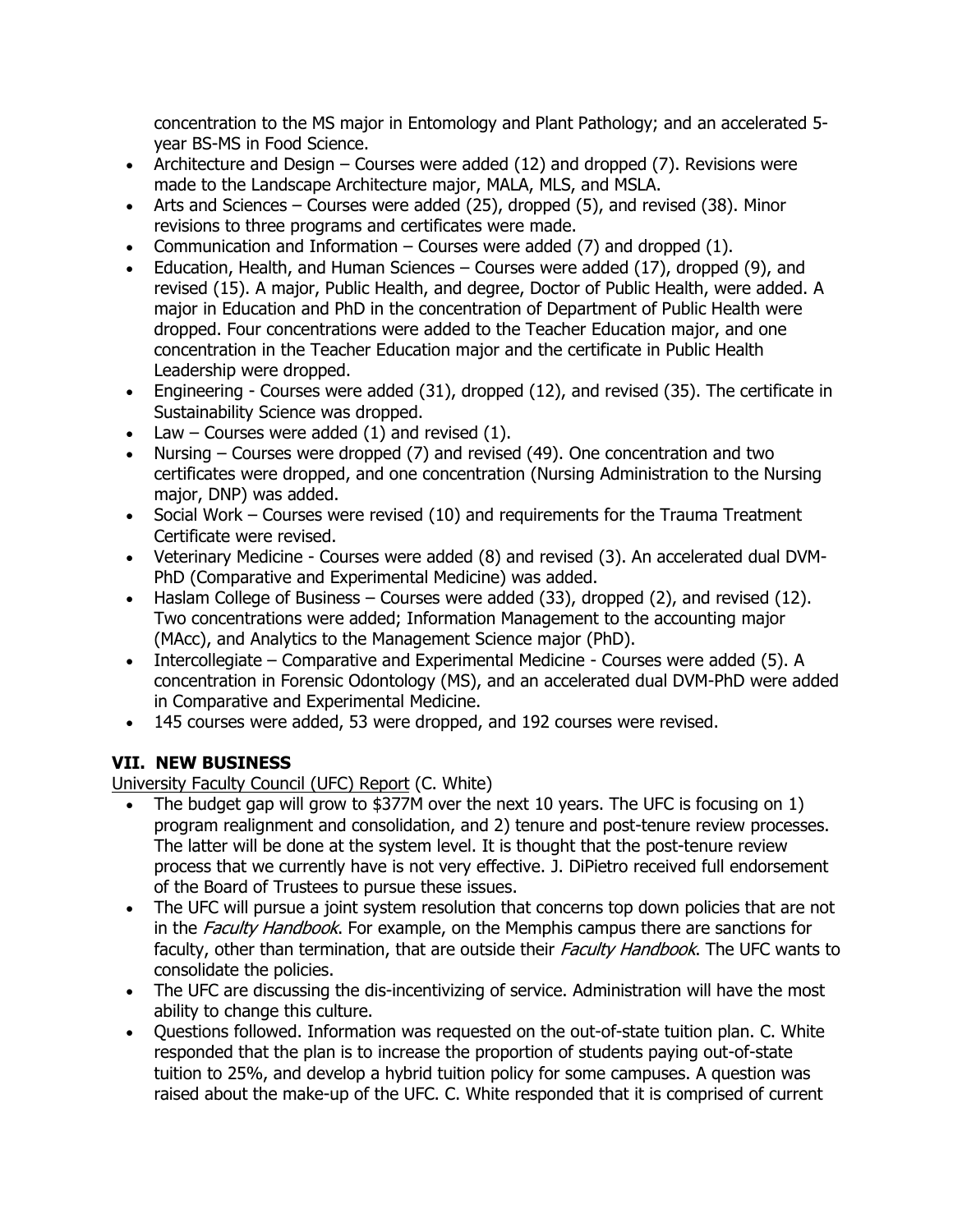senate presidents, one elected member from each campus, and two Board of Trustee members. More information was requested concerning the post-tenure review process. C. White answered that underperforming faculty drain the system and the review process takes 5 years to implement. A comment was made that to say that the post-tenure review process is ineffective means that the true criteria have not been met or revealed. C. White responded that this is being examined at the system level.

### ELEMENTS program Q & A (J. Zomchick, H. Mercer)

- Question and answer session All UTK faculty members have a profile in ELEMENTS, which is a repository of faculty information and activities. ELEMENTS will enable administrators to put together reports without going back to the faculty for information. Current annual review documents are in a format from which we cannot mine data. ELEMENTS will allow use of modern technology to make reports without creating additional burdens on faculty and immediate administrators. Publications and teaching modules have been activated. Teaching modules will be expanded to include research supervision, professional development in teaching, etc. Professional activities modules will be added. The Provost office is working with the Office of Information Technology to create reports that faculty can use to create their end-of-year reports.
- H. Mercer said that if your publications are not being brought into ELEMENTS automatically the library staff is available to help you. A question was raised about whether ELEMENTS will replace the Faculty Reporting form. J. Zomchick responded that you would be able to pull data from ELEMENTS to populate the Faculty Reporting form. ELEMENTS will eventually be linked to Tenure and Promotion. A question was asked about whether NTT faculty members are using ELEMENTS. Several commented that they did not think that NTT are using ELEMENTS in their unit. J. Zomchick responded that ELEMENTS has not been well publicized; they will be sending out more information soon, linked from the Provost website. Questions were raised on how the ELEMENTS data will be used, who is going to review it, etc. The Haslam College of Business requires all faculty to have an updated publication profile for 5 years to be used for evaluation and accreditation. J. Zomchick recommended that 3 years of data be maintained. Based on the *Faculty* Handbook, all faculty are reviewed annually, both tenured and non-tenure track faculty. SACS accreditation requires it as well. It is not known where NTT research faculty fit into this. J. Zomchick also met with UTIA department heads and they were reluctant to add a third evaluation system.

New Luncheon with Faculty Program (M. Shivers)

- M. Shivers (Associate Vice Chancellor for Student Life and Dean of Students) gave an overview presentation on the Dean of Students and new initiatives [\(http://cdn](http://cdn-senate.utk.edu/files/2014/08/DOS-Faculty-Senate-March20159MSFINAL3-2-15.pdf)[senate.utk.edu/files/2014/08/DOS-Faculty-Senate-March20159MSFINAL3-2-15.pdf\)](http://cdn-senate.utk.edu/files/2014/08/DOS-Faculty-Senate-March20159MSFINAL3-2-15.pdf). Her program has several initiatives. These are 1) Lunch Hours – Students can pick up free lunch passes for themselves and a faculty member on specific days during spring semester [\(http://cdn-senate.utk.edu/files/2014/08/Message-from-Melissa-Shivers-for-](http://cdn-senate.utk.edu/files/2014/08/Message-from-Melissa-Shivers-for-March-2.pdf)[March-2.pdf\)](http://cdn-senate.utk.edu/files/2014/08/Message-from-Melissa-Shivers-for-March-2.pdf); 2) Vol Talks and Walks – she visits with different student groups every Wednesday; 3) Smokey Sofa – students are selected to sit on the sofa for a courtside experience; 4) Bias Response Protocol – respond to bias incidents; and 5) Student Absence Notification Procedure and Policies.
- A question was asked about the biggest complaint that students have. M. Shivers responded that first year students have problems getting connected and understanding